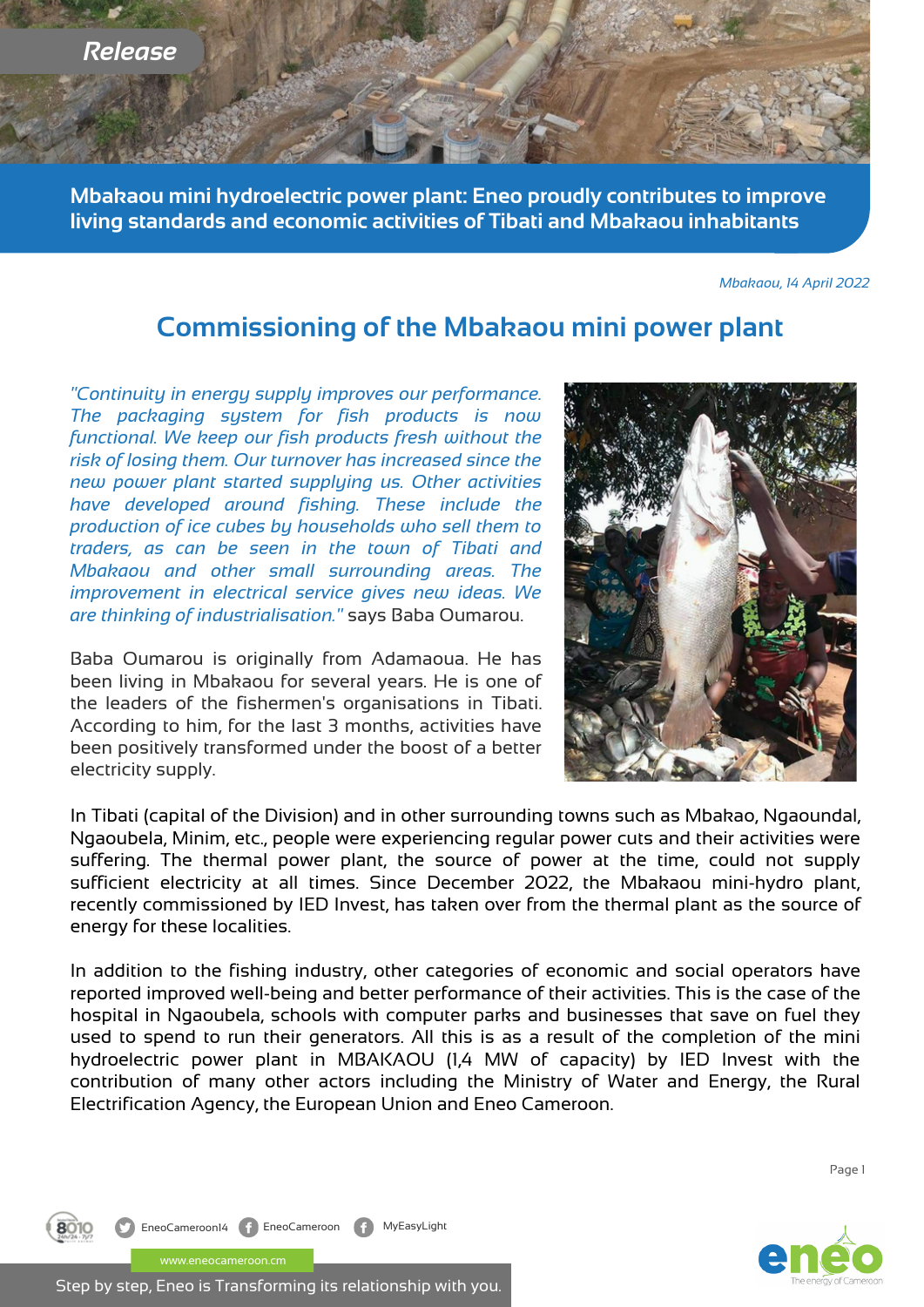

**Mbakaou mini hydroelectric power plant: Eneo proudly contributes to improve living standards and economic activities of Tibati and Mbakaou inhabitants**

*"As a major player in the electricity sector in Cameroon and a distributor, Eneo is pleased to have facilitated the development of this innovative solution. Eneo Cameroon has contributed to the construction of this mini hydroelectric plant by signing a contract with the independent power producer, under the coordination of the government, for the purchase of electricity to be distributed in a network that it has strengthened and that benefits several localities. Mbakaou is proof of the country's commitment to the energy transformation. At Eneo Cameroon, we have undertaken to develop renewable energies, already with solar energy, but also with small-scale hydroelectricity, which has the advantage of being in line with the decentralisation process.*" Said Amine Homman Ludiye, Eneo's Deputy General Manager in charge of Generation.

To enable the beneficiary populations get more out of these new installations, Eneo will strengthen its maintenance teams. This is intended to improve responsiveness in the event of any fault on the local networks and to anticipate incidents. Eneo also intends to further densify the network in Tibati and Mbakaou in the months ahead.

In addition to connecting more than 500 new households to the network and improving the quality of service to several thousand others in many neighbourhoods, the Mbakaou mini-hydro power plant will generate greenhouse gas emission reductions of 4,893 tonnes of CO2 per year, due to the partial or total shutdown of the Tibati, Ngaoundal and Mbakaou thermal power plants, which were the main sources of power for the area until December 2021.

In addition to improving the supply to Mbakaou and Tibati, this project reinforces Eneo's belief that the challenge of access to electricity can also be met through the development of small hydroelectrici plants. This is why our company has invested in facilitating the reinforcement of the distribution lines of these two localities (from 15KV to 30KV), and has provided equipment for the construction of low voltage connection facilities.

*"Through this type of project, we believe that suppliers, developers and investors have more and more opportunities to be involved in the development of the electricity sector. This an appeal to stakeholders in the sector",* says Amine Homman Ludiye, Eneo's Deputy General Manager in charge of Generation.

Page 2



EneoCameroon14 **f** EneoCameroon **f** MyEasyLight www.eneocameroon.cm

Step by step, Eneo is Transforming its relationship with you.